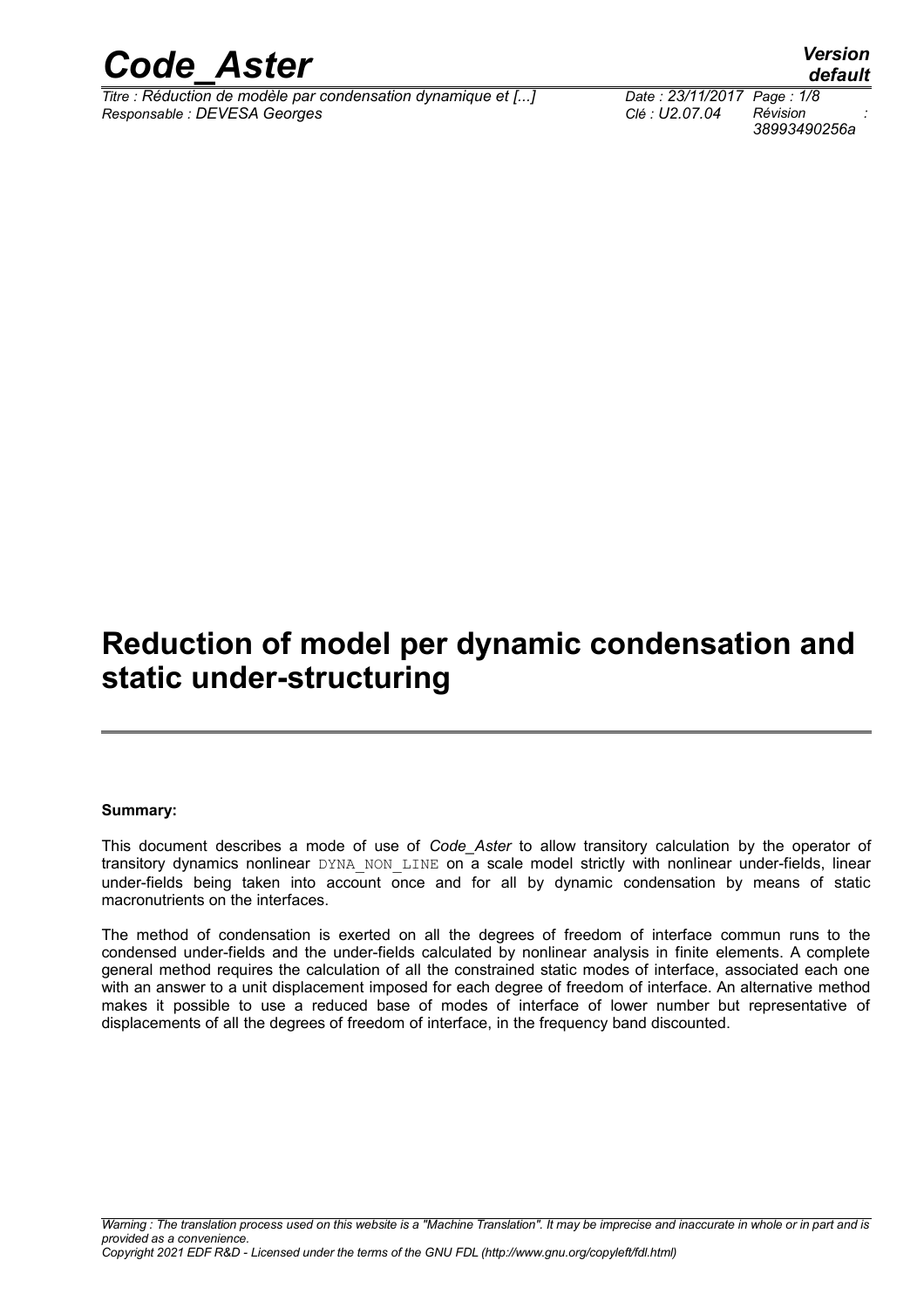*Titre : Réduction de modèle par condensation dynamique et [...] Date : 23/11/2017 Page : 2/8 Responsable : DEVESA Georges Clé : U2.07.04 Révision :*

*38993490256a*

## **1 Introduction**

The objective of the dynamic condensation of model per static under-structuring is to reduce the full number of degrees of freedom of a model made up of several under-fields by condensing the resolution of the under-fields of linear behavior on the degrees of freedom of their interfaces with under-fields of nonlinear behavior, treated in finite elements.

The idea is then to represent each one of these under-fields by macronutrient of a static type to be able to use it in a "mixed" scale model also including finite elements for the parts non-condensed of nonlinear behavior in order to carry out nonlinear analyses by means of the nonlinear operators of calculation STAT\_NON\_LINE [U4.51.03] or DYNA\_NON\_LINE [U4.53.01].

In the condensation of each linear under-field, one wants to also integrate the contribution of inertial forces, therefore the dynamic part of its behavior obtained by analysE modal, and for this reason, one will thus use dynamic macronutrients like the static macronutrients necessary in static understructuring. This approach is known in the literature under the term: "System Are equivalent Reduction-Expansion Process". Into linear, it preserves the own pulsations of the initial system in the discounted frequency band.

The principle of this condensation and its application is described in the documents [bib1, bib2, bib5].

#### **2 Classical problem of condensation and principle of the method**



**Figure 2.1: Under-fields of the classical problem of condensation.**

On figure 2.1 above are schematized the possible under-fields which one can meet within the framework of a classical problem of condensation per static under-structuring:

- ander-fields of the type  $|E_1^l|$ : under-fields of structure of constant linear behavior condensed and modelled by dynamic macronutrient,
- under-fields of the type  $E_2^{nl}$  : under-fields of structure of behavior potentially nonlinear noncondensed and modelled by finite elements,
- under-fields of the type  $E_{3}^{imp\acute{e}}$  : under-field of ground represented by a macronutrient resulting from the conversion of a matrix complexes impedance of ground.

The basic principle of condensation by macronutrient consists with partitionner for each under-field of the type  $|E_1^l|$  degrees of freedom  $|j|$  their noted interfaces  $|\Sigma|$  with the under-fields of the type  $|E_2^n|$ like their other degrees of freedom *i* said "internal".

Matrices of rigidity  $[K]$  and of mass  $[M]$  break up thus on these degrees of freedom: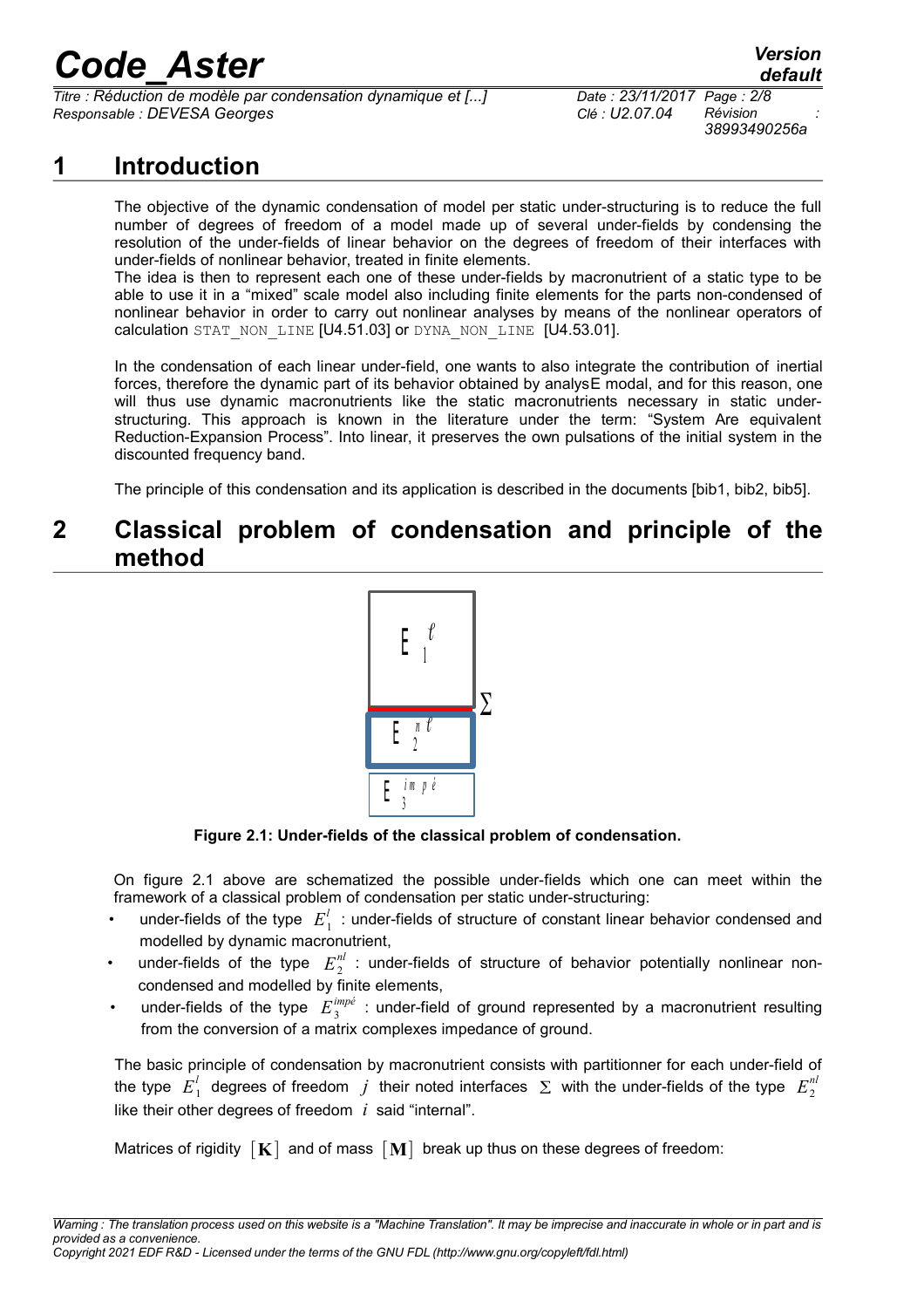| <b>Code Aster</b>                                            |                            | <b>Version</b><br>default |  |
|--------------------------------------------------------------|----------------------------|---------------------------|--|
| Titre : Réduction de modèle par condensation dynamique et [] | Date: 23/11/2017 Page: 3/8 | Révision                  |  |
| Responsable : DEVESA Georges                                 | Clé : U2.07.04             | 38993490256a              |  |

$$
\begin{bmatrix} \mathbf{K} \end{bmatrix} = \begin{bmatrix} K_{ii} & K_{ij} \\ K_{ji} & K_{jj} \end{bmatrix} \qquad \qquad [\mathbf{M}] = \begin{bmatrix} M_{ii} & M_{ij} \\ M_{ji} & M_{jj} \end{bmatrix} \qquad \qquad i \text{ ddl internes} \qquad j \text{ ddl differentaces} \qquad (2.1)
$$

The static principle of under-structuring returns for the matrix  $\begin{bmatrix} \mathbf{K} \end{bmatrix}$  for example to condense it only on the degrees of freedom *j* interfaces  $\sum$  by correcting the initial term  $K_{ij}$  of a complementary term called "complement of Schur" according to the principle of the condensation known as of Guyan [bib3]:

$$
\overline{K}_{jj} = K_{jj} - K_{ji} \left( K_{ii} \right)^{-1} K_{ij} = \mathbf{\Psi}^T . [\mathbf{K}]. \mathbf{\Psi}
$$
\n(2.2)

The calculation of the new term  $\overline{K}_{ji}$  cost with a projection of the matrix  $\mathbf{K}$  on a basis of static modes  $\Psi$  of "constrained" type obtained by static answer to the unit displacements imposed in each degree of freedom  $j$  interfaces  $\Sigma$  :

$$
\mathbf{\Psi} = \begin{bmatrix} [\mathbf{\Psi}_{ij}] \\ \mathbf{Id} \end{bmatrix} = \begin{bmatrix} [-K_{ii}^{-1}K_{ij}] \\ \mathbf{Id} \end{bmatrix}
$$
(2.3)

Condensation on the degrees of freedom  $j$  interfaces  $\Sigma$  matrix of mass  $[M]$  and of the loads of the under-fields of the type  $|E^{l}_{1}|$  will be done in a similar way by the matric product of the matrix and the vectors of loading on the basis of static modes  $\Psi$ .

It is noted whereas the terms  $\Psi^{\tau}$   $[$  **K**  $]$  . $\Psi$  and  $\Psi^{\tau}$  . $[$  **M**  $]$  . $\Psi$  can be directly obtained for each underfield of the type  $\overline{E}_{1}^{l}$  by means of the operator of calculation of a dynamic macronutrient MACR\_ELEM\_DYNA [U4.65.01] definite on the interface  $\Sigma$  and that terms of loads, applied to the under-field of the type  $E_1^l$ , are obtained by projection  $\mathbf{\Psi}^T$  **F** by means of the operator PROJ VECT BASE [U4.63.13].

#### **3 Methods of dynamic condensation per complete or reduced base of movements on the interfaces**

One extends the preceding approach by including the condensation of the dynamic behavior of the under-fields of the type  $|E^{l}_1|$  using a reduced modal representation of clean modes blocked on the interface  $\Sigma$ , selected to be representative of dynamics in a certain frequency band. According to the way of calculating of the modes of representation of the movements of the interfaces, two methods of condensation are proposed.

#### **3.1 The method of calculating by base supplements movements with the interface**

The movement  $\bf{U}$  of an unspecified point of a under-field of the type  $\overline{E}_{1}^{l}$  express yourself starting from the decomposition on the static modes  $\Psi$  and on a complement brought by the dynamic part of the movement expressed by clean modes  $\Phi$ , blocked on the interface  $\Sigma$ :

$$
\mathbf{U} = \sum \Psi q_{\Sigma} + \Phi q \tag{3.1.1}
$$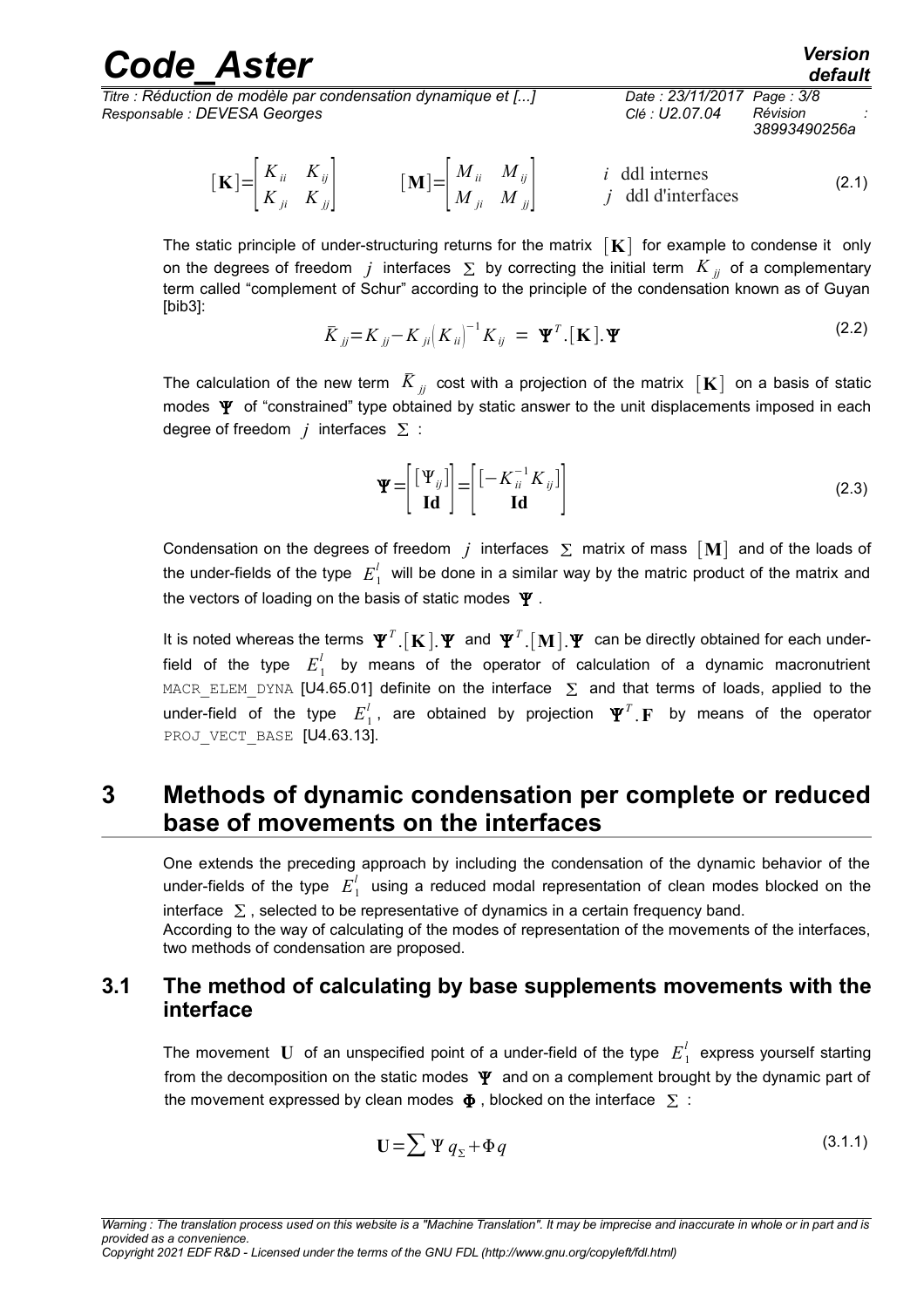*default*

*Titre : Réduction de modèle par condensation dynamique et [...] Date : 23/11/2017 Page : 4/8 Responsable : DEVESA Georges Clé : U2.07.04 Révision :*

With the method by complete base, on the interface  $\Sigma$ , clean modes  $\Phi$  have a worthless contribution and the static modes  $\mathbf{\Psi}$  have an unit value and thus displacement  $\mathbf{U}_\Sigma$  of a point of the interface expresses itself:

$$
\mathbf{U}_{\Sigma} = \mathbf{X}_{\Sigma} = q_{\Sigma} \tag{3.1.2}
$$

In this case, physical degrees of freedom  $\mathbf{X}_{\Sigma}$  interface  $|\Sigma|$  merge with the coordinates generalized  $q_{\Sigma}^{\parallel}$  associated with the static modes  $\vert \Psi \vert$  .

With regard to the generalized coordinates  $q$  associated with the clean modes  $\Phi$  under-fields of the type  $E_1^l$  who are worthless on the interface, their resolution will be uncoupled from that of the generalized coordinates  $|q_{\Sigma}|$ . In the assembly of the matrices of the problem condensed, the terms of projection on the clean modes  $\bm{\Phi}^T$ .[ $\bf{K}]$ . $\bm{\Phi}$  and  $\bm{\Phi}^T$ .[ $\bf{M}$ ]. $\bm{\Phi}$  will be juxtaposed. To be able "to mix" physical degrees of freedom with generalized coordinates, one uses the artifice transparency for the user to make pass these last for additional physical degrees of freedom taken among the internal degrees of freedom to a under-field of the type  $|E^{l}_{\perp}|$  .

This alias is active in the model where fields of the type  $\,E_1^l\,$  are condensed by macronutrients, but to have the true displacement of the internal degrees of freedom to these fields, it is obtained in postprocessing after resolution of the total problem assembled by means of the operator REST\_COND\_TRAN [U4.63.33] by applying the initial relation:

$$
\mathbf{U} = \sum \Psi \, q_{\Sigma} + \Phi \, q \tag{3.1.3}
$$

It is necessary to retain a number of clean modes  $\Phi$  exact multiple amongst components maximum of the condensed field  $(3 \text{ for the finite elements mechanical solid masses}, 6 \text{ for the plates and})$ hulls,…) in order to make correspond exactly generalized coordinates *q* with components of Nœuds additional of interface.

On the level of the assembly of the ddls of a under-field of the type  $E_1^l$ , the initial storage represented on the figure 3.1-a understands terms at the same time on internal degrees of freedom and the degrees of freedom of interface with a profile of noncomplete filling.



**Figure 3.1-a: Initial assembly of the ddls of the E1 under-fields before condensation.**

After condensation by the complete method, most internal degrees of freedom disappear, but an any small portion is devoted to represent them generalized coordinates associated with the clean modes and the terms of the static macronutrient are added to the degrees of freedom of interface with a profile of complete filling this time. Resulting storage is represented on the figure 3.1-b below.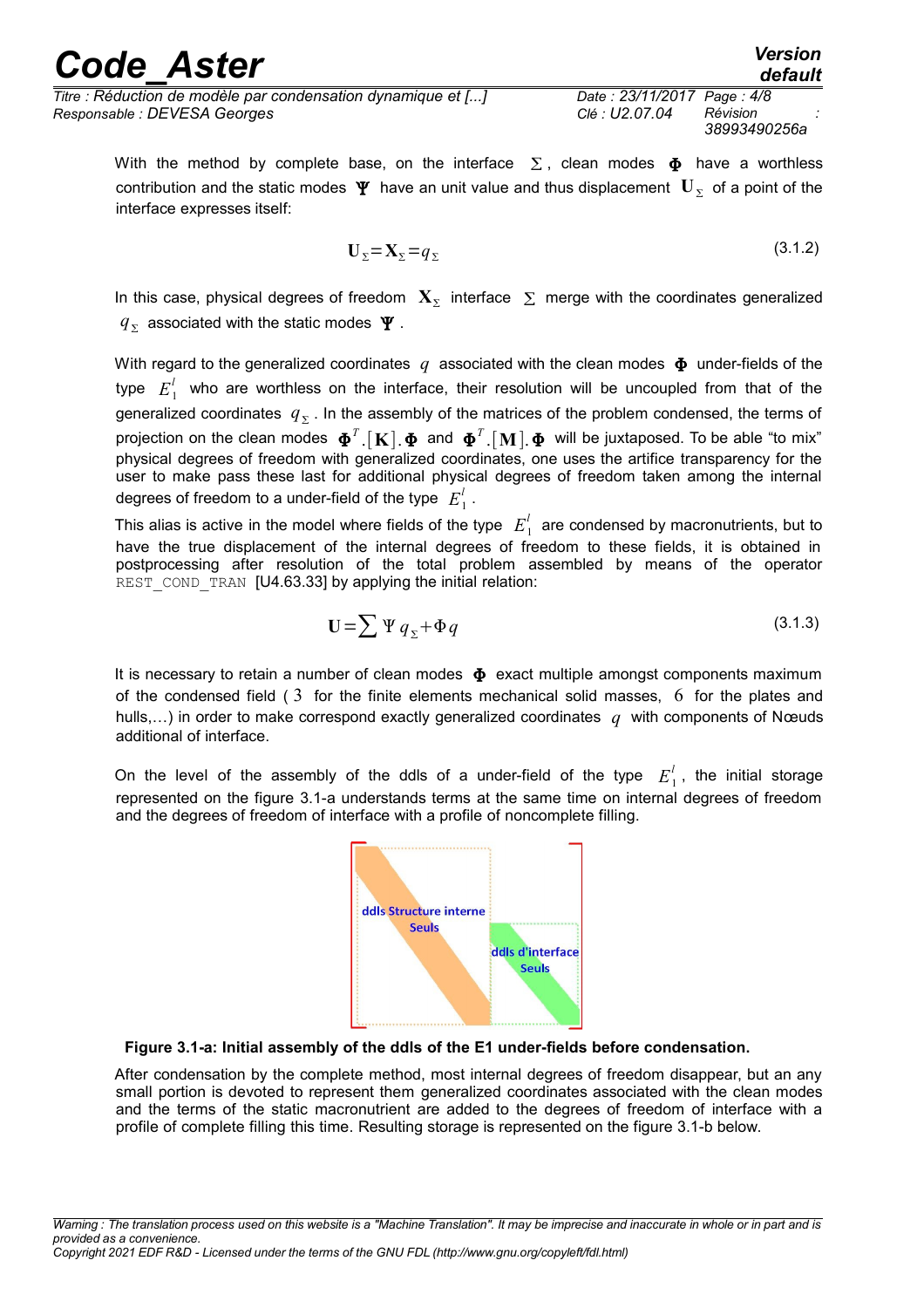

Figure 3.1-b: Assembly of the ddls of the under-fields  $|E^{l}_{\perp}|$  with complete method.

The assembly of the terms of the static macronutrient is carried out by simple summation on the degrees of freedom of interface and in general does not require an additional connection on the interface when one takes into account all the constrained static modes of the interface. It is not thus in the typical case where one decides to make a condensation on only one node of interface where, there, it is necessary to add a solid relation of connection on the degrees of freedom

of interface.

In the case of the presence of a under-field of the type  $\ E_{3}^{imp\acute{e}}$  , it postprocessing by  $\texttt{REST\_COND\_TRAN}$ is useless because displacement does not have a component on dynamic modes and displacement with the interface is definitively obtained as of the resolution of the total problem.

#### **3.2 Method of calculating by modal reduction with the interface**

With the method by modal reduction, the movement **U** of an unspecified point of a under-field of the type  $\,E_{\,1}^{'}\,$  always express yourself starting from the decomposition on the static modes  $\,\mathbf{\Psi}\,$  and on a complement brought by the dynamic part of the movement expressed by clean modes  $\Phi$ :

$$
\mathbf{U} = \sum \Psi q_{\Sigma} + \Phi q \tag{3.2.1}
$$

But this time, on the interface  $\Sigma$ , clean modes  $\Phi$  have a nonworthless contribution because the static modes  $\Psi$  chosen do not have an unit value on each node and are of number generally much lower than the number of physical degrees of freedom  $\mathbf{X}_{\Sigma}$  interface  $|\Sigma|$  who, in this case, do not merge with the coordinates generalized  $|q_{\Sigma}|$  associated with the static modes  $|\Psi|$  . It is thus necessary to distinguish in the assembly and the resolution the terms associated with the degrees of freedom physical and those associated with the generalized coordinates. In the same way that for the coordinates generalized  $q$  associated with the clean modes  $\Phi$ , one uses the artifice transparency for the user to make pass the generalized coordinates  $|q_{\Sigma}|$  associated with the static modes  $|\Psi|$  for additional physical degrees of freedom also taken among internal degrees of freedom to a under-field of the type  $E_1^l$  .

But this time, the resolution of the physical degrees of freedom  $\mathbf{X}_{\Sigma}$  interface  $\Sigma$  will not be uncoupled from that of the generalized coordinates  $|q_{\Sigma}|$  . In the assembly of the matrices of the problem condensed, the terms of projection on the clean modes  $\bm{\Phi}^T$ .  $[$  **K**  $]$   $\bm{\Phi}$  and  $\bm{\Phi}^T$  .  $[$  **M**  $]$   $\bm{\Phi}$  will be juxtaposed. But it will then be necessary to add a connection and thus degrees of freedom of Lagrange between the physical degrees of freedom  $\mathbf{X}_{\Sigma}$  interface  $|\Sigma|$  and generalized coordinates  $\overline{q}_\Sigma$  . This connection is expressed by the relation:

$$
\mathbf{X}_{\Sigma} = \sum \Psi \, q_{\Sigma} \tag{3.2.2}
$$

*Copyright 2021 EDF R&D - Licensed under the terms of the GNU FDL (http://www.gnu.org/copyleft/fdl.html)*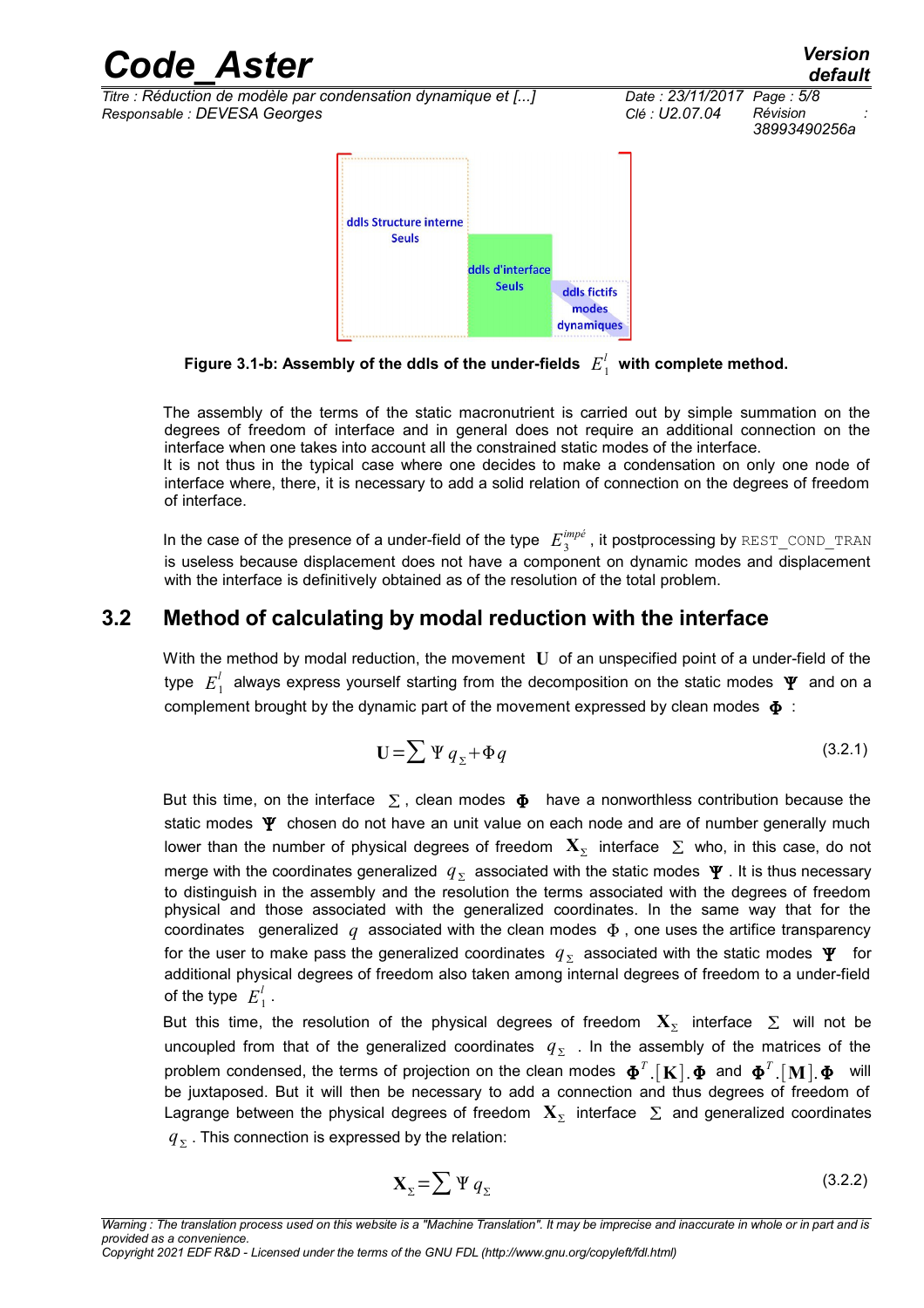*Titre : Réduction de modèle par condensation dynamique et [...] Date : 23/11/2017 Page : 6/8 Responsable : DEVESA Georges Clé : U2.07.04 Révision :*

*38993490256a*

This relation was expressed by the keyword répétable LIAISON INTERF of the operator <code>AFFE\_CHAR\_MECA [U4.44.01], which makes it possible to connect each under-field of the type  $\ E_1^l$ </code> with under field of the type  $\;E_2^{nl}\;$  (cf figure 2.1) by generating a typical case of <code>LIAISON\_DDL</code> with the coefficients of the preceding linear relation.

Then, to have the true displacement of the internal degrees of freedom to the under-fields of the type  $E_{\perp}^{l}$  , one proceeds in the same way in postprocessing after resolution of the total problem "mixed" by means of the operator REST\_COND\_TRAN [U4.63.33] by applying the initial relation:

$$
\mathbf{U} = \sum \Psi q_{\Sigma} + \Phi q \tag{3.2.3}
$$

**Notice** :

*There too, it is necessary to retain a number of clean modes and a number of static modes both exact multiples amongst components maximum of the condensed field (* 3 *for the finite elements mechanical solid masses,* 6 *for the plates and hulls,…) in order to make correspond exactly coordinates generalized to components of additional nodes of interface .*

After condensation by the method of modal reduction, most internal degrees of freedom disappear, but an any small portion is devoted to represent them generalized coordinates associated with the clean modes, another small portion is devoted to the generalized coordinates associated with the clean modes of interface. This time, the terms of the static macronutrient are not added to the degrees of freedom of interface which preserve a profile of noncomplete filling then. But one obtains a quadrangular block then of degrees of freedom of Lagrange enters the physical degrees of freedom

 $\mathbf{X}_{\Sigma}$  interface  $|\Sigma|$  and generalized coordinates  $|q_{\Sigma}|$ . Resulting storage is represented on figure 3.2 below.



Figure 3.2: Storage of the ddls of the under-fields  $|E^{l}_{1}|$  with method of modal reduction.

It will be noticed that there is no choice of calculation imposed for the base of reduction of static modes of interface  $\Psi$ . A possible choice will be that used in interaction ground-structure [bib4] by considering the restriction on the interface  $\Sigma$  of a base of clean modes of the under-field of the type  $E_1^l$  on carpet of springs representative of the rigidity of the adjacent under-fields of type  $|E_2^{nl}|$  or  $E_{3}^{imp\acute{e}}$  , cf [U2.06.07, § 11.5].

#### **3.3 Validation of the use of the methods of dynamic condensation**

A good approach of validation of the dynamic model of condensation – before carrying out the nonlinear analysis – consists of the comparison of the modal analysis on the first modes between the complete initial model nonsmall-scale, containing all the under-fields, and the "mixed" scale model final containing the under-fields condensed in the form of dynamic macronutrients as well as the model of under-fields of the type  $|E_{2}^{nl}|$  treaties into linear.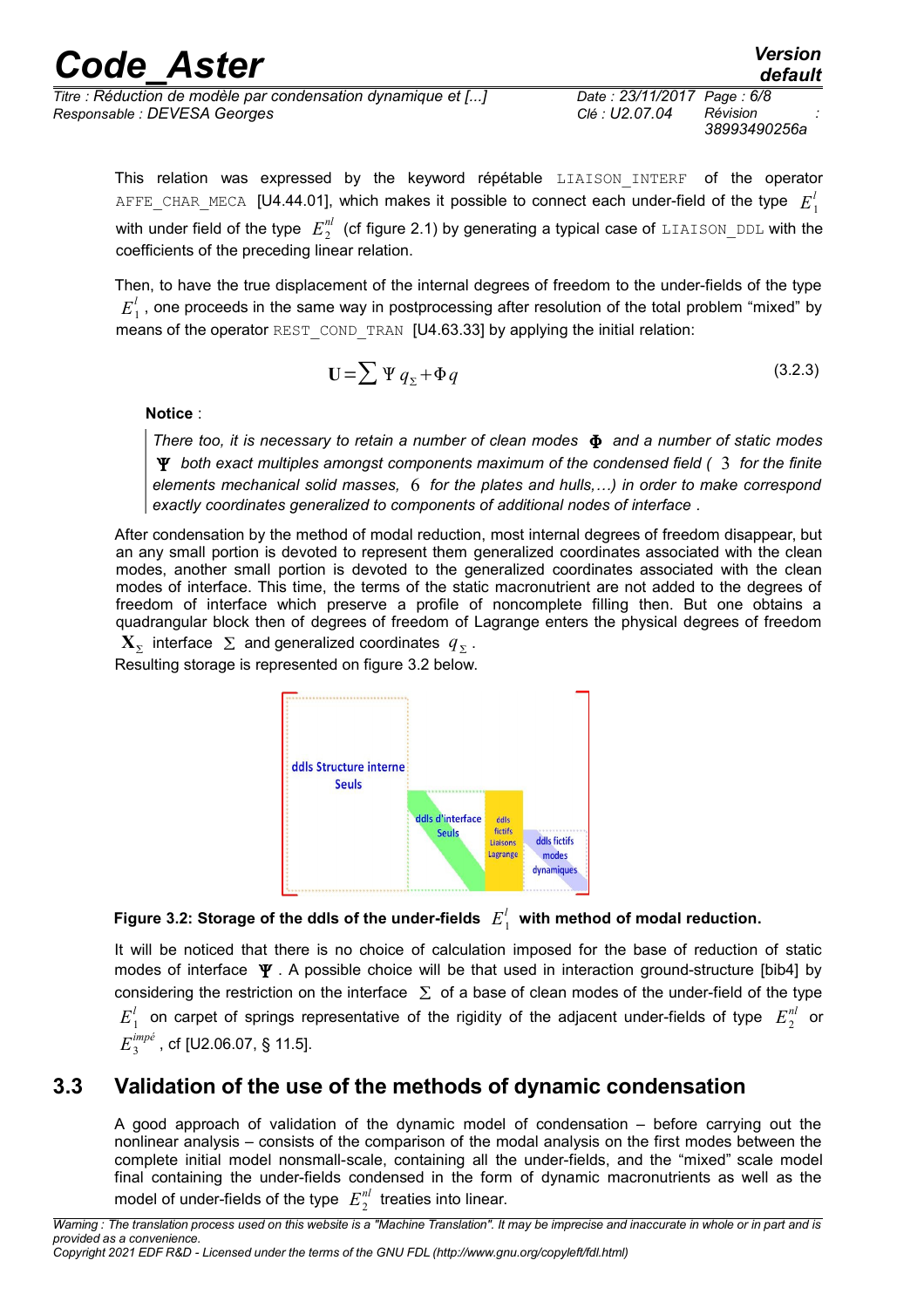*Titre : Réduction de modèle par condensation dynamique et [...] Date : 23/11/2017 Page : 7/8 Responsable : DEVESA Georges Clé : U2.07.04 Révision :*

*38993490256a*

#### **3.4 Respective interests of use of the methods of dynamic condensation**

The method of condensation dynamic allows in general, compared to the model non-condensed, to reduce the size of the matric systems, the full number of degrees of freedom and to obtain profits in term of memory and performances for factorization and the resolution.

For the complete method, because of storage full with the terms of the modes of interface, this method present of the interest in the operations of factorization especially if the number of degrees of freedom of interface hardly exceeds 1/10 full number of degrees of freedom before condensation.

On the other hand, this method requires the calculation of the modes of interface for all the degrees of freedom and can be crippling in memory for this calculation if the full number of degrees of freedom before condensation is higher than 100000 and if the number of modes of interface is about 10000.

The method of condensation with modal reduction is then of an interest one reduces the number of modes of interface to less  $1/10$  amongst degrees of freedom of interface, that is to say less than 1000.

While knowing that in terms of performances:

- one adds equations related to the degrees of freedom of Lagrange relating to the relations between degrees of freedom and reduced modes of interface, which is likely to penalize the resolution,
- one obtains a profit on the factorization of the system because its size will decrease as on the restitution on the basis of each physical under-field in the report amongst degrees of freedom on the number of reduced modes of interface.

The complete method seems powerful and sufficient for a full number of degrees of freedom before condensation ranging between approximately 5000 and 50000. The method with modal reduction becomes interesting beyond 50000 degrees of freedom before condensation.

### **4 Synthesis of the calculation of the "mixed" scale model with dynamic condensation**

Calculation with dynamic condensation requires to place by the following stages of sequence of the orders of *Code\_Aster:*

• Initial classical instructions: definition of the complete grid in finite elements of all the structure and the groups of meshs, in particular groups of meshs and nodes of the interfaces  $\Sigma$ , and of the under-field of the type  $|E_{2}^{nl}|$ , definition of materials, assignment of materials to the groups of meshs.

And for each under-field of the type  $|E^{l}_{\perp}|$  who will be condensed:

- Definition of the model and assignment of the finite elements with the model, assignment of materials to the elements, assignment of the elementary characteristics,
- Calculation of the clean modes on basis blocked on the interface  $\sum$  by the order CALC\_MODES [U4.52.02], with the boundary conditions of origin of it under-field,
- Definition of the dynamic interface of type CRAIGB on the group of nodes of the interface  $\Sigma$ by the order DEFI\_INTERF\_DYNA [U4.64.01].
- Calculation of the static modes of the dynamic interface previously definite with MODE STATIQUE [U4.52.14] in the case choice of a complete base or by CALC\_MODES in the case of the choice of a reduced base, with the suitable conditions,
- Definition of a modal base by the order DEFI\_BASE\_MODALE [U4.64.02] with option RITZ by integrating the static modes of the dynamic interface previously definite to supplement the base of the clean modes on the interface (keywords MODE INTF and INTERF DYNA to indicate the dynamic interface),
- Calculation of the assembled vectors of loading (imposed forces, displacements…) under-field of the type  $E_1^l$  and projection of those on the basis supplements  $\texttt{RITZ}$ , with the classification of the degrees of associated freedom,

*Copyright 2021 EDF R&D - Licensed under the terms of the GNU FDL (http://www.gnu.org/copyleft/fdl.html)*